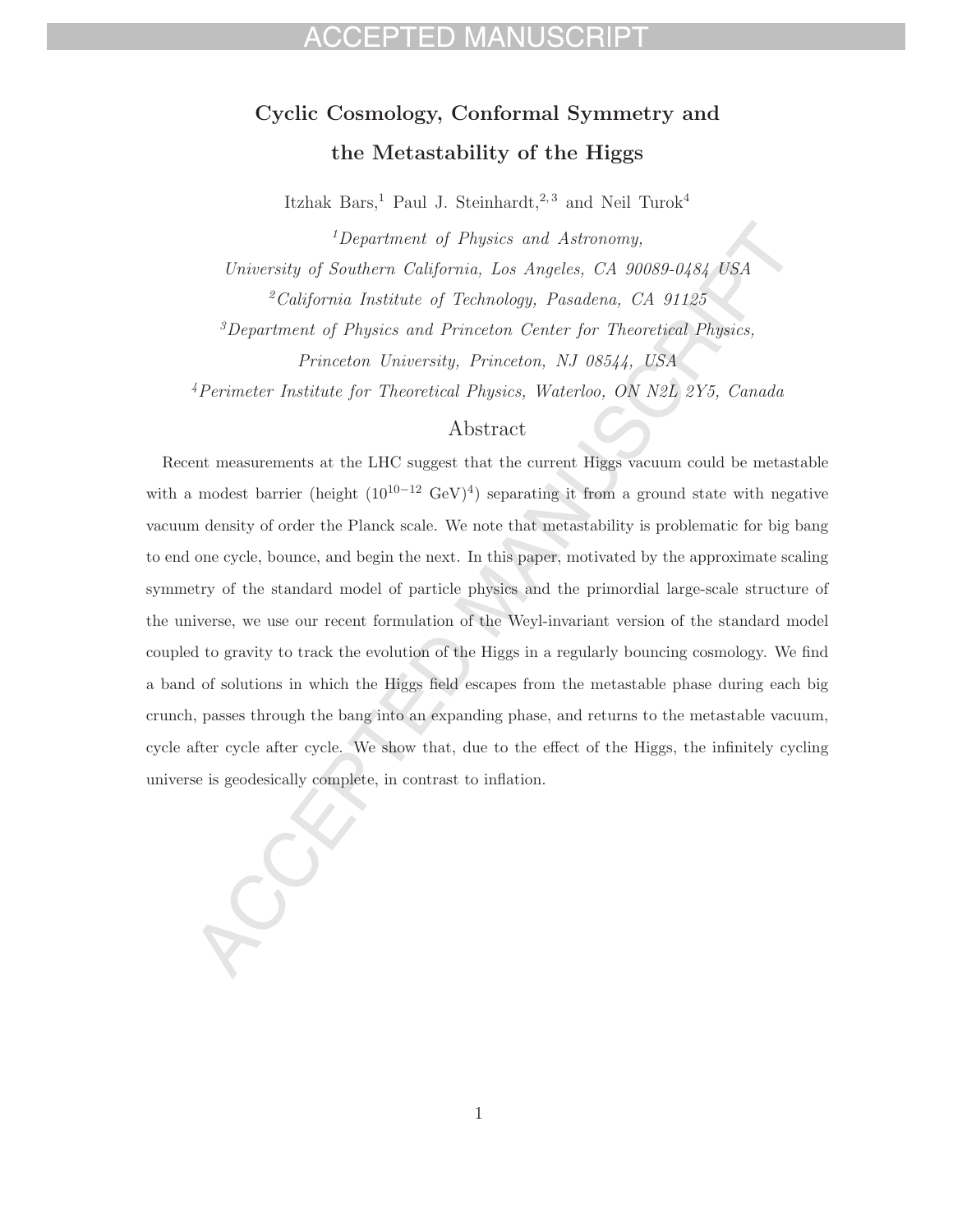## CCEPTED MANUSCRIPT

The recent discovery at the Large Hadron Collider of a Higgs-like particle with mass 125-126 GeV [1, 2], combined with measurements of the top quark mass [3], implies that the electroweak Higgs vacuum may be metastable and only maintained by a modest energy barrier of height  $(10^{10-12} \text{ GeV})^4$  that is well below the Planck density. The conclusion [4] is based on computing the running of the standard model Higgs quartic coupling  $\lambda$  and finding that it switches from positive to negative when the expectation value of the Higgs field h exceeds  $10^{10-12} \text{ GeV}$ , under the strong assumption that there is no new physics at energies less than the Planck scale that significantly alters the predictions of the standard model. Since there is no evidence at present for disruptive new physics, we wish to take the metastability seriously and consider its cosmological implications. The Higgs effective potential is shown in Fig. 1 in a series of insets that show the potential on progressively smaller scales (energy density and field are expressed in Planck units).

One consequence is that the current phase of the universe, dominated by dark energy and characterized by accelerated expansion, has a finite lifetime before decaying to a contracting phase with large negative potential energy density. There are even more significant consequences for the early universe. The metastability of the Higgs causes serious problems for big bang inflationary cosmology [5]. If the Higgs is not trapped within the barrier when the universe first emerges from the the big bang, it will rapidly evolve to a state with very negative potential energy density, causing the universe to contract. However, as is apparent from Fig. 1, the barrier height is so low, the true vacuum so negative (of order the Planck density), and the metastable field range so narrow compared to the Planck scale that the likelihood of being trapped is tiny. As for inflation [6], matters are worse. A generic problem for inflation is that it requires unlikely initial conditions in order to take hold: namely, the inflaton field must be smooth over more than a Hubble volume [7]. Now, in addition to the inflaton field being smooth, the Higgs must be trapped over that same volume or else its negative potential energy density will overwhelm the inflationary potential energy density, preventing inflation from occurring. A metastable Higgs thereby makes inflation more improbable. Even if inflation does begin, de Sitter fluctuations will tend to kick the Higgs field over the barrier if inflation begins at sufficiently high energies [5]. This effect can terminate inflation at any time, well before the last 60 efolds. In sum, the big bang inflationary picture combined with the metastable Higgs suggests our universe's past is unlikely and its future is precarious. The observed universe seems even more unlikely if the Higgs vacuum is part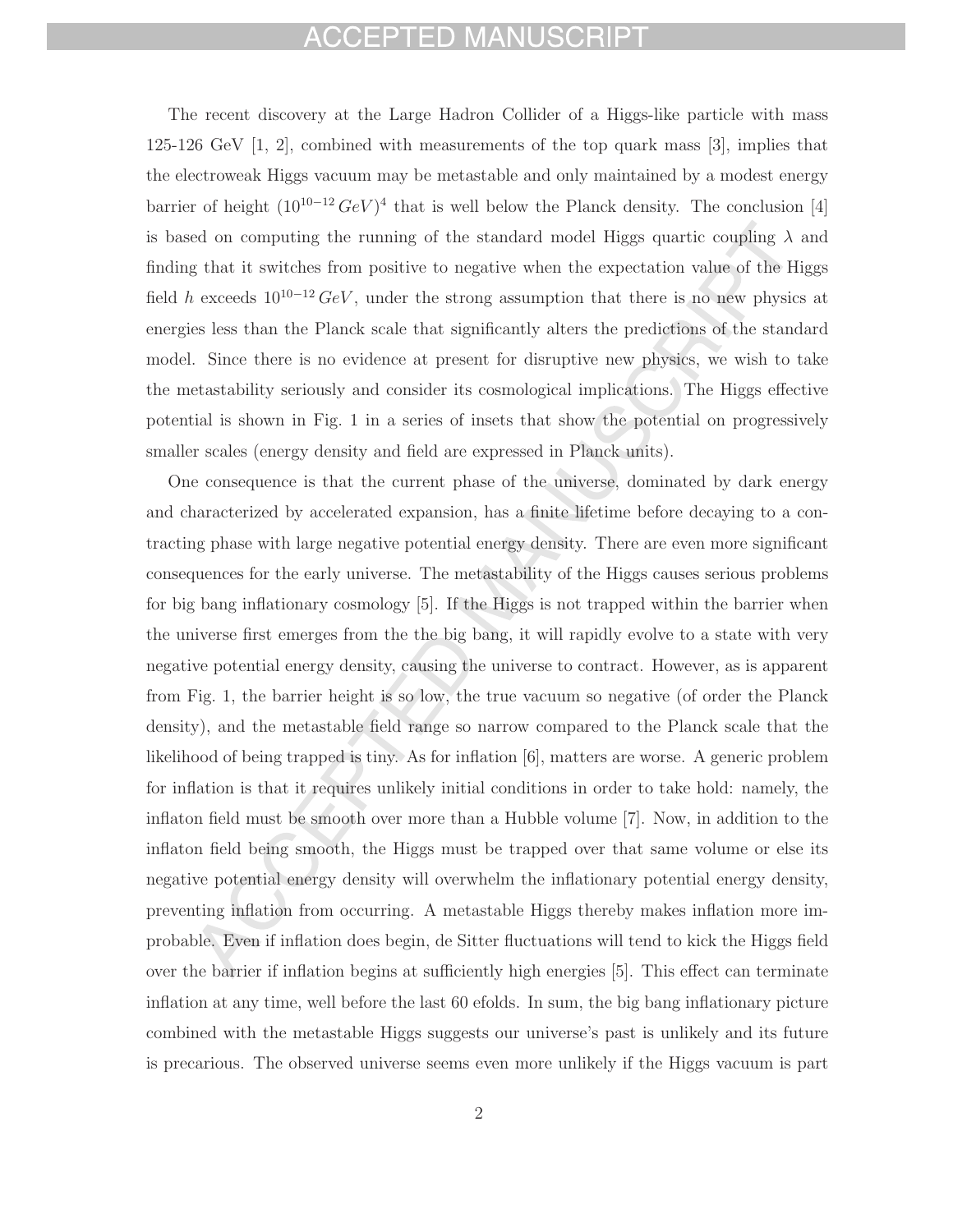#### FD MAN



of a complex energy landscape that in some places includes stable Higgs vacua.

Fig.1: A sequence of expanded views of the metastable Higgs potential for the standard model suggested by recent LHC data. The Higgs field  $|h_c|$  and its potential energy density  $V(h_c)$  values are expressed in Planck units. The bottom figure shows that most of the Higgs field range corresponds to large negative energy density. The effective potential for  $|h_c| > 1$  is subject to quantum gravity corrections, so the shape beyond  $|h_c| = 1$  is unknown. The middle inset (upper right) shows the energy barrier whose height is nearly 25 orders of magnitude below the Planck density. The final inset (upper left) shows the current (spontaneous symmetry breaking) vacuum.

By contrast, a metastable Higgs fits cyclic cosmology [8, 9] to a tee. The current vacuum is required to be metastable (or long-lived unstable), according to the cyclic picture, in order for the current phase of accelerated expansion to end and for a big crunch/big bang transition to occur that enables a new cycle to begin. So, it is essential that there exist scalar fields that can tunnel (or slowly roll) from the current vacuum with positive potential density to a phase where the potential energy density is negative and steeply decreasing as the magnitude of the field grows. The negative potential energy density triggers a reversal from expansion to contraction that continues as the field rolls downhill. For the cyclic model, this behavior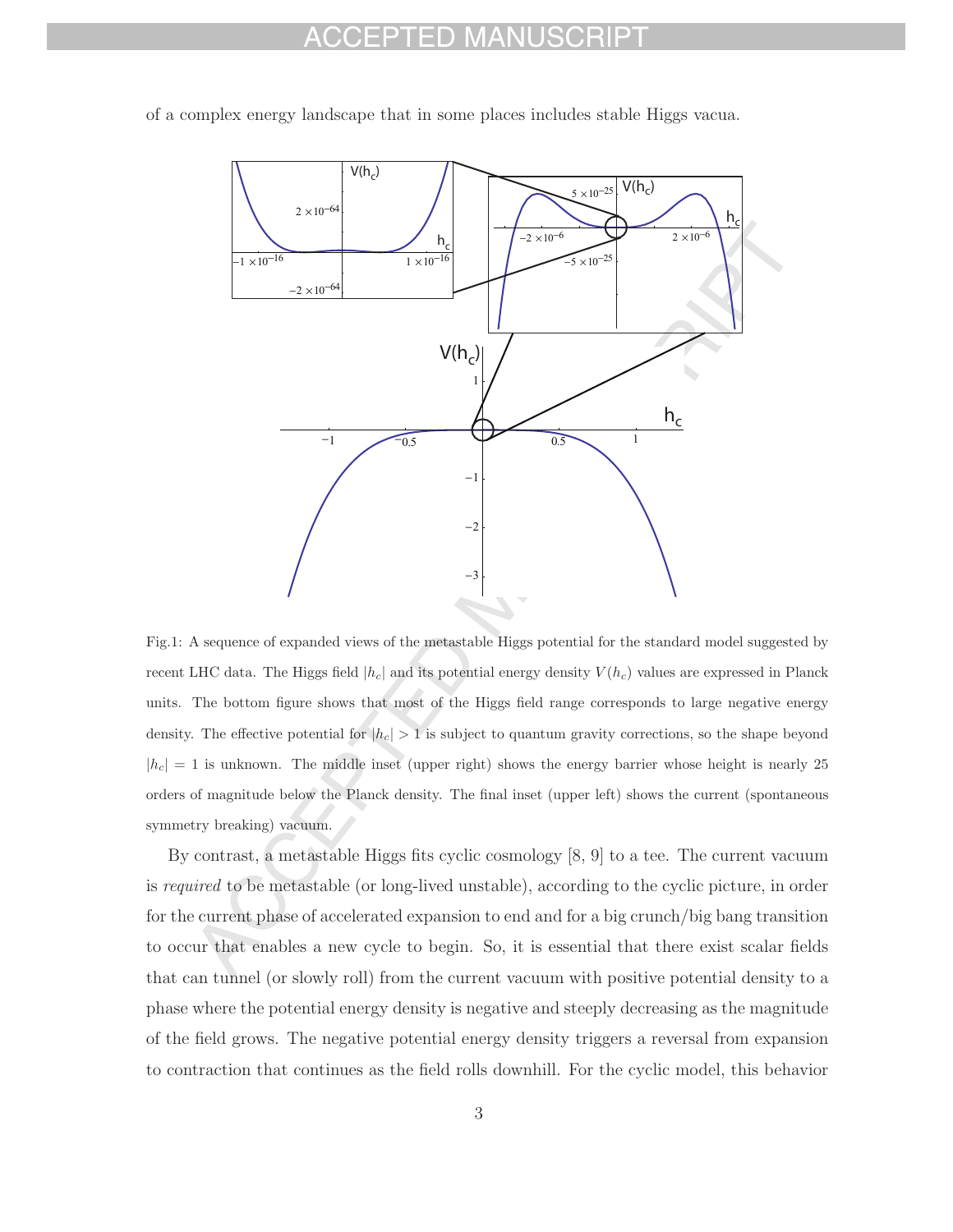#### CCEPTED MANUSCRIPT

would not only have to be part of our future, but also part of our past, describing the period leading up to the most recent bounce, a.k.a. the big bang.

Hence, a metastable Higgs could play an all-important role in cosmology that was not anticipated previously. To develop this idea, we constructed a theoretical formulation [11] that can incorporate all known physics and track the evolution of the Higgs through the big bounce. In constructing this formulation, we were guided by a basic principle that appears to pervade physics on the very smallest and very largest scales: scaling symmetry. On the micro-scale, the standard model of particle physics has a striking scaling symmetry if the small Higgs mass term  $(10^{-17}$  in Planck units) is omitted. This suggests that fundamental physics is conformally invariant and the desired mass term may emerge from the expectation value of another scalar field. On the cosmic scale, the Planck satellite [12] has shown the universe to be remarkably uniform and simple with nearly scale-invariant fluctuations on the largest observable scales. Together, these observations motivate us to consider Higgs models that incorporate scale symmetry from the start, including gravity: that is, Weyl-invariant actions that match phenomenology at the low energies probed by accelerators [11].

A key advantage of these theories for cosmology, as discussed in Refs. [11, 13–15], is that they have classical solutions that make it possible to trace their complete evolution through big crunch/big bang transitions. The completion introduces a period between big crunch and big bang during which, in the classical, low-energy description, the coefficient of the Ricci scalar in the gravitational action changes sign. This brief, intermediate 'antigravity' phase is somewhat analogous to the propagation of a virtual particle within a scattering amplitude describing incoming and outgoing on-shell particles. In our case, the incoming collapsing phase and the outgoing expanding phase both involve 'normal' Einstein gravity. We have shown that, in appropriate conformal gauges, the classical evolution across such a bounce is well-defined and essentially unique.

In this paper, we explore the question of whether there exist cyclic solutions that will return the Higgs to its metastable vacuum after each big crunch/big bang transition. This is not obvious if the Higgs field in the current phase lies in a shallow potential well, separated by a small barrier (as compared to the Planck scale) from a very deep negative minimum of Planck scale depth [4]. One can imagine that the Higgs field would pop out of the metastable vacuum during the crunch and never find its way back again in the next cycle, in which case a metastable Higgs would be incompatible with a cyclic universe.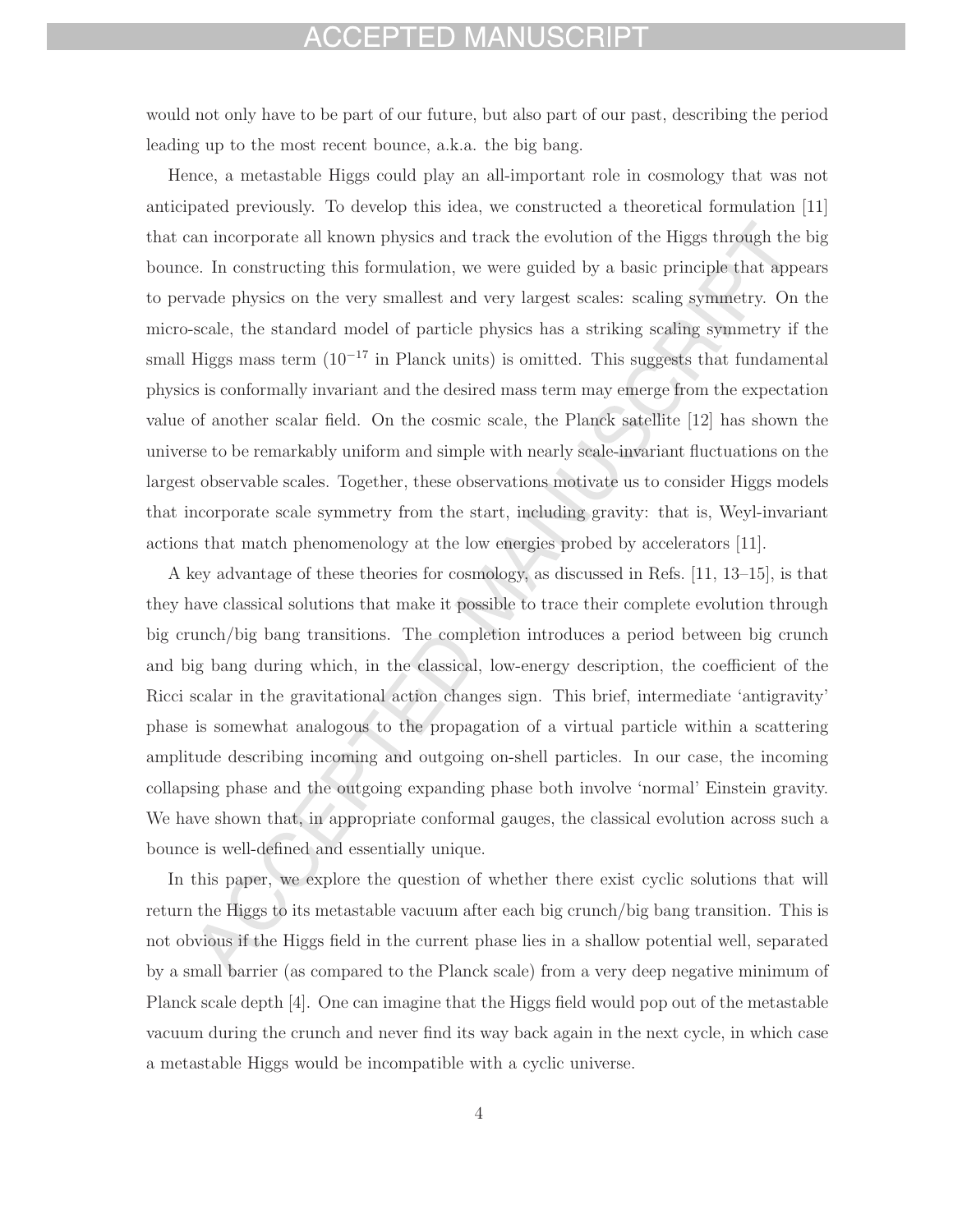#### ED MANITSCRIPT

For our analysis, we use a Weyl-invariant action  $S = \int d^4x \mathcal{L}(x)$  that describes gravity and the standard model

$$
\mathcal{L}(x) = \sqrt{-g} \begin{bmatrix} \frac{1}{12} \left( \phi^2 - 2H^{\dagger}H \right) R(g) \\ + g^{\mu\nu} \left( \frac{1}{2} \partial_{\mu} \phi \partial_{\nu} \phi - D_{\mu} H^{\dagger} D_{\nu} H \right) \\ - \left( \frac{\lambda}{4} \left( H^{\dagger} H - \omega^2 \phi^2 \right)^2 + \frac{\lambda'}{4} \phi^4 \right) \\ + L_{\text{SM}} \begin{pmatrix} \text{quarks, leptons, gauge bosons,} \\ \text{Yukawa couplings to } H, \text{ dark matter.} \end{pmatrix} \end{bmatrix}
$$
 (1)

Here  $L_{SM}$  represents the standard model Lagrangian except for the kinetic and self interaction terms of the Higgs doublet  $H$ , which are explicitly written in the first three lines of Eq.(1). The additional scalar field  $\phi$  is a singlet under  $SU(2) \times U(1)$ , and, therefore, it cannot couple to the standard model fields, except for the Higgs, as indicated on the third line, where  $\omega$  is a small parameter  $(10^{-17}$  in Planck units) that determines the Higgs vacuum expectation value and the Higgs mass. Neutrino masses and simple models of the dark matter may be included through rather modest extensions involving gauge singlet fields. Both  $\phi$  and H are conformally coupled scalars, with the special coefficient  $1/12$  required by the local Weyl symmetry. The action is invariant under Weyl rescaling with an arbitrary local function  $\Omega(x)$  as follows:

$$
g_{\mu\nu} \to \Omega^{-2} g_{\mu\nu}, \ \phi \to \Omega \phi, \ H \to \Omega H,
$$
  

$$
\psi_{q,l} \to \Omega^{3/2} \psi_{q,l}, \ A_{\mu}^{\gamma,W,Z,g} \to \Omega^0 A_{\mu}^{\gamma,W,Z,g},
$$

$$
\tag{2}
$$

Any function that depends only on the ratio  $H/\phi$  or  $(\det(-g))^{1/8} H$ , or  $(\det(-g))^{1/8} \phi$ , is Weyl-invariant.

Note the relative minus sign between  $\phi$  and H kinetic energy terms and couplings to the Ricci scalar  $R$ .  $H$  is the physical scalar field corresponding to the Higgs, so in the low energy theory there is no choice about its canonically normalized kinetic energy term, and, then, conformal symmetry fixes its coupling to  $R$ . Then, the coupling to the Ricci scalar must be opposite for  $\phi$  in order to obtain the proper positive overall coefficient of the Ricci scalar in Eq. (1); with this choice, its kinetic energy must be opposite as well to maintain conformal invariance. At first sight,  $\phi$  appears to be a ghost. However, this is an illusion, as can be demonstrated by choosing a Weyl gauge  $\Omega(x)$  where  $\phi$  is constant throughout spacetime so that it is eliminated as a physical degree of freedom. In this gauge (referred to as  $c$ -gauge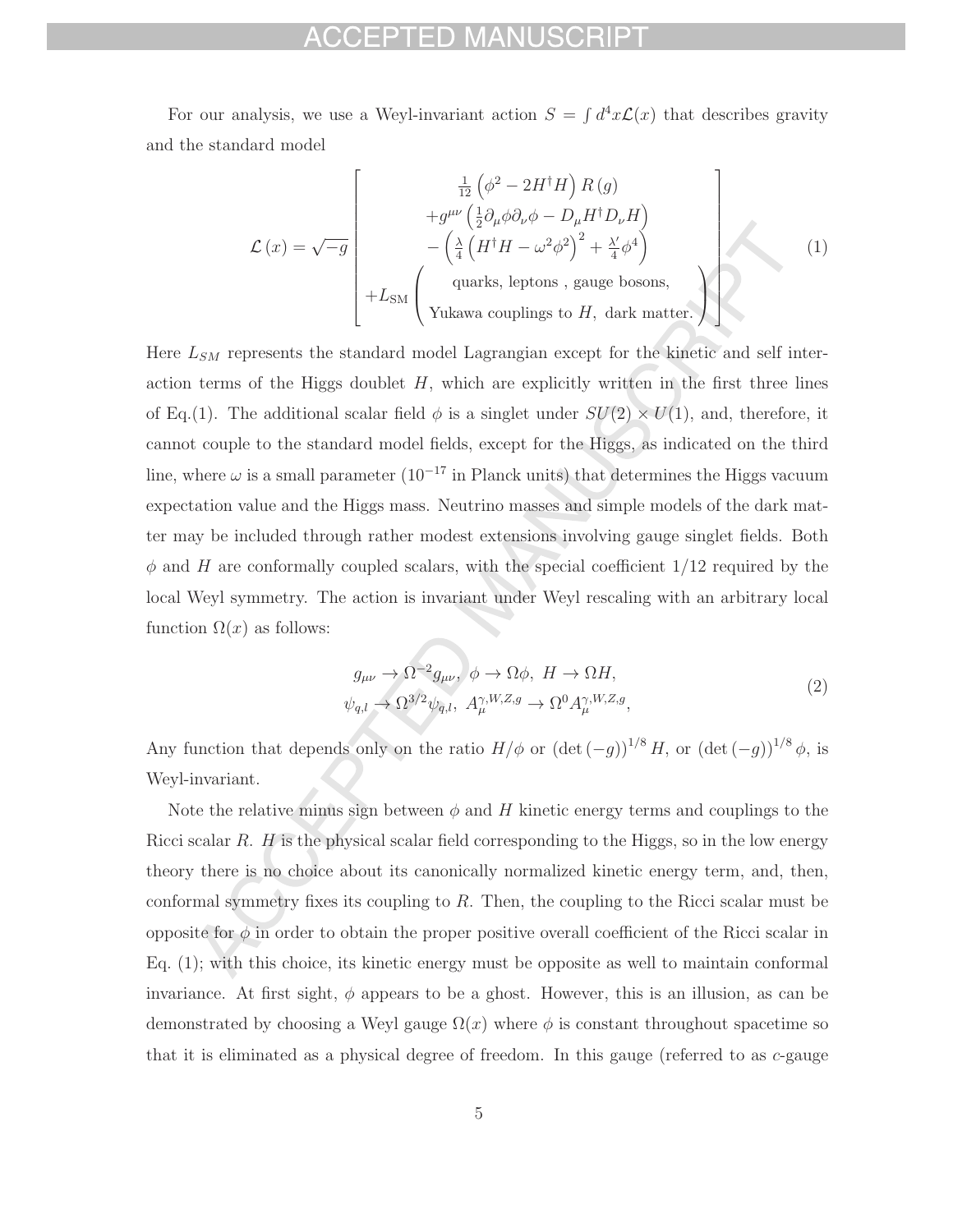### ACCEPTED MANUSCRIPT

in [14])  $\phi(x) \rightarrow \phi_0$  we can express the physically important dimensionful parameters (the Newton constant G, the cosmological constant  $\Lambda$ , and the electro-weak scale v) as:

$$
\frac{1}{16\pi G} = \frac{\phi_0^2}{12}, \ \frac{\Lambda}{16\pi G} = \frac{1}{4}\lambda'\phi_0^4, \ H_0^\dagger H_0 = \omega^2\phi_0^2 \equiv \frac{v^2}{2}.\tag{3}
$$

The original action, Eq. (1), determines the conformally-invariant effective action for the relevant cosmological degrees of freedom for a homogeneous and isotropic Friedmann-Robertson-Walker (FRW) universe[15]:

$$
\int d\tau \left( -e \left[ a^4 V(\phi, h) + \rho_r + C \sqrt{\rho_r} a^2 h^2 + \mathcal{K} (\phi^2 - h^2) a^2 \right] \right) \tag{4}
$$

where  $\tau$  is conformal time, e is the lapse function, C is a dimensionless constant, K is the spatial curvature, and the homogeneous function of degree four,  $V(t\phi, th) = t^4 V(\phi, h)$ describes the Higgs potential. Here we treat the gauge bosons and fermions as a radiation fluid at temperature T, inducing a term of the form  $T^2H^{\dagger}H \sim \sqrt{\rho_r}a^2h^2$  in the effective potential for the Higgs field, where  $\rho_r/a_E^4 \propto T^4$  is the radiation density in Einstein frame and  $\rho_r$  is a constant.

The classical equations following from Eq. (4) can be analyzed in various conformal gauges (c-gauge, E-gauge,  $\gamma$ -gauge) as described in Ref. [14]. In each gauge we label the fields with a corresponding subscript  $(a_c, \phi_c, h_c)$  or  $(a_E, \phi_E, h_E)$  or  $(a_\gamma, \phi_\gamma, h_\gamma)$ . In the c-gauge already described, the conformal gauge freedom in (2) is used to set  $\phi_c = \phi_0 = 1$  in Planck units, eliminating the  $\phi$  degree of freedom. In the Einstein gauge, the coefficient of the Ricci scalar in (1) is set to a constant  $\frac{1}{12}(\phi_E^2 - h_E^2) = \frac{1}{2}$ , reducing  $(\phi, h)$  to a single scalar degree of freedom. Finally, in the unimodular or  $\gamma$ -gauge the determinant of the metric is set equal to minus one, or  $a_{\gamma} = 1$ . In this gauge there clearly is no cosmological singularity, while all the dynamics including the expansion of the universe is represented smoothly by the fields  $\phi_{\gamma}$  and  $h_{\gamma}$ . The cosmological evolution may be studied in any gauge, but for the purposes of analyzing and interpreting the solutions it is often useful to translate the results into gauge-invariant quantities whose physical meaning is clear in some particular gauge. One such quantity is  $h/\phi = h_c/1 = h_E/\phi_E = h_{\gamma}/\phi_{\gamma}$ , which represents the magnitude of the Higgs field in Planck units in c-gauge  $(h_c)$ . Another is  $[14]$   $\chi = \frac{1}{6}(-g)^{\frac{1}{4}}(\phi^2 - h^2)$  $\frac{1}{6}(-g_c)^{\frac{1}{4}}(1-h_c^2) = \frac{1}{6}(\phi_\gamma^2-h_\gamma^2) = a_E^2 \text{sign}(\chi)$ , which represents the square of the scale factor in E-gauge,  $a_E^2 = |\chi| = \frac{1}{6} |\phi_{\gamma}^2 - h_{\gamma}^2|$ ; note that  $sign(\chi)$  is gauge invariant. Yet a third useful gauge-invariant quantity is  $a\phi = a_c \cdot 1 = 1 \cdot \phi_{\gamma}$ .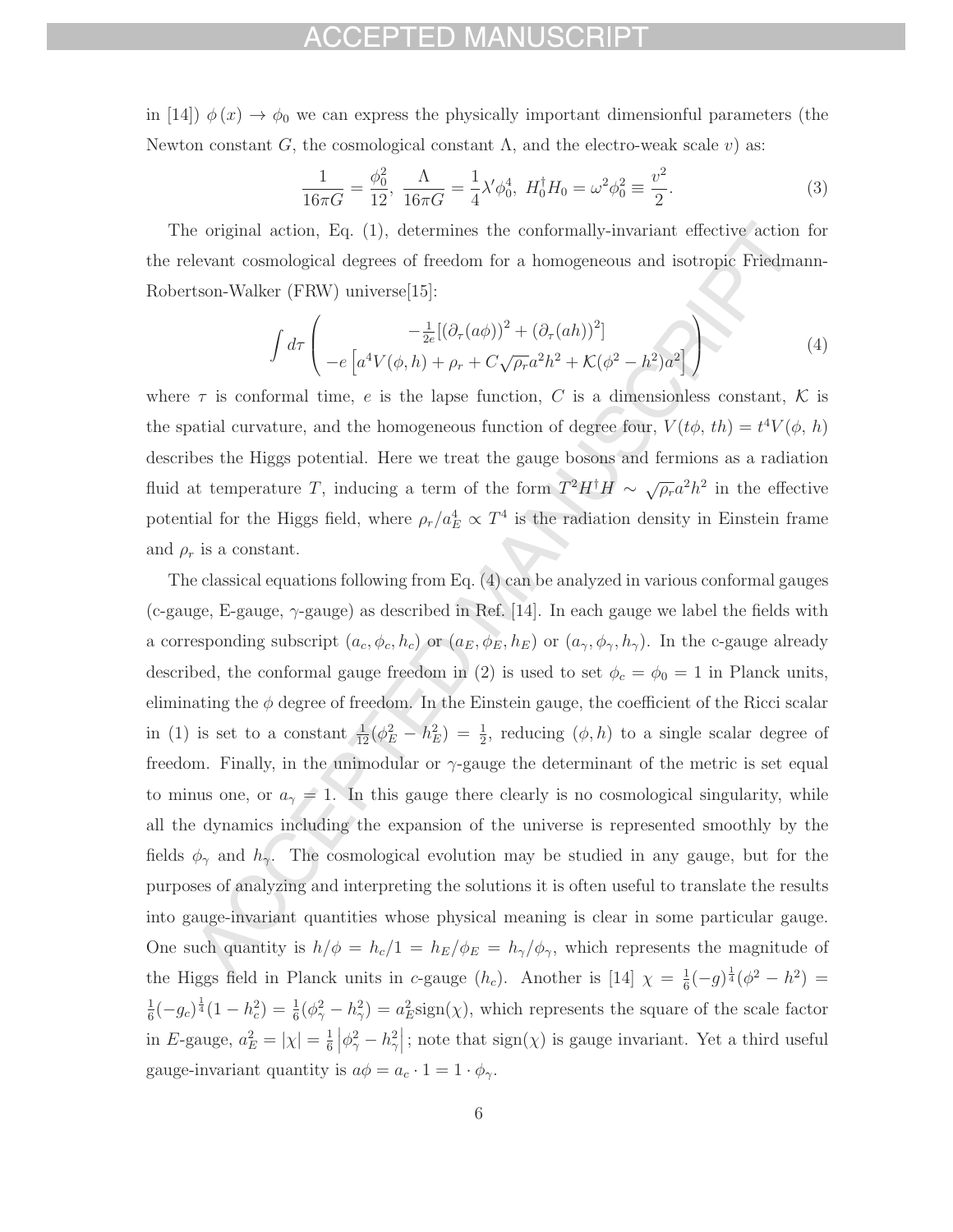#### CCEPTED MANUSCRIPT

For finding and exploring bouncing FRW cosmologies, the unimodular  $\gamma$ -gauge is most convenient, as discussed in Ref. [14]. In the case that the Higgs potential is of purely quartic form,  $V(\phi_{\gamma}, h_{\gamma}) = \frac{1}{4} \left( \lambda h_{\gamma}^4 + \lambda' \phi_{\gamma}^4 \right)$  , we have produced complete analytic solutions [15] for  $(\phi_{\gamma}(\tau), h_{\gamma}(\tau))$  for all values and signs of  $(\lambda, \lambda')$ , including radiation  $\rho_r$ , curvature K, and all initial conditions for the fields  $(\phi_\gamma, h_\gamma)$  and their derivatives  $(\dot{\phi}_\gamma, \dot{h}_\gamma)$ . (We did not consider the thermal contribution proportional to C in Eq.  $(4)$  in [15], but its inclusion is trivial in the same approach.) These studies yielded all solutions not just some special cases, thus teaching us how to construct bouncing cosmological spacetimes for all the fields  $\phi$ , h,  $g_{\mu\nu}$ .

The realistic Higgs potential analyzed in this paper is a small deformation of the quartic potential above for which exact analytic solutions were obtained, so the generic properties of the cosmological solutions are similar. We will discuss the realistic case below using numerical methods but guided by our knowledge of the exact solutions so that we know our solutions are generic rather than based on wishful assumptions about initial conditions.

The evolution of an FRW universe with Higgs field and radiation is represented in  $\gamma$ gauge by the two dynamical quantities  $\phi_{\gamma}$  and  $h_{\gamma}$ . Using the gauge invariant quantity  $|\chi| = a_E^2 = |\phi_\gamma^2 - h_\gamma^2|$ , one sees that the cosmic singularity in Einstein frame at  $a_E = 0$ corresponds to crossing the light-cone in the  $\phi_{\gamma} - h_{\gamma}$  plane (see [14, 15]). In unimodular  $\gamma$ -gauge, for which  $a_{\gamma} = 1$ , solutions are smooth across the light-cone and, hence, can be continued through the big crunch/big bang transition. Thus, in this context, unimodular gauge and all gauges smoothly related to it are regarded as good conformal gauges. In contrast, in E-gauge some quantities are singular at  $a_E = 0$ . For example, E-gauge assumes that the gauge-invariant quantity  $1 - h^2/\phi^2$  is non-negative; however, our complete set of solutions show that this is not true for generic initial conditions. Hence, E-gauge is a bad gauge choice for studying the complete evolution of FRW cosmologies.

To study the metastable Higgs, we numerically solve the equations of motion for the action in Eq. (4) using the quantum corrected Higgs potential:

$$
V(\phi, h) \equiv \frac{1}{4} \phi^4 \left( \lambda' + \lambda (h/\phi) \left( \frac{h^2}{\phi^2} - \omega^2 \right)^2 \right), \tag{5}
$$

where the factor multiplying  $\phi^4$  is Weyl-invariant. In the c-gauge, with  $\phi_c = \phi_0 = 1$  in Planck units, this looks like the familiar Higgs potential including the quantum corrected running coupling  $\lambda (h/\phi_0)$ . Then  $\omega = (246 \text{ GeV})/\phi_0$  gives the Higgs expectation value, and  $\frac{1}{4}\lambda'\phi_0^4$  gives the cosmological constant, both in Planck units in today's Higgs vacuum.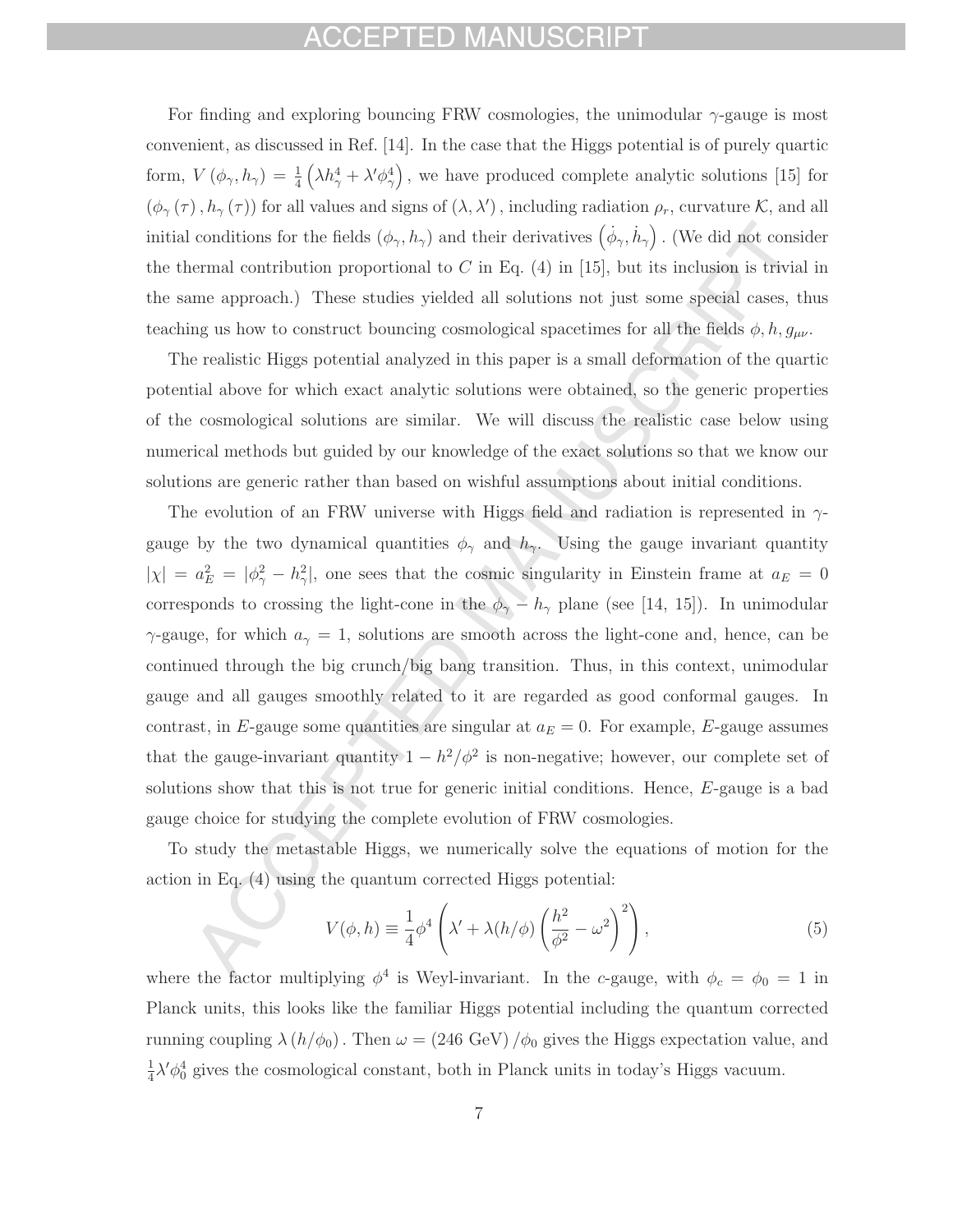#### FPTED MANU

In order to study cyclic solutions, in this paper we shall artificially take  $\lambda'$  to be negative and small compared to all other scales. This is to mimic an additional effect needed in a cyclic model, where  $\lambda'$  would be replaced by a field that rolls or tunnels from small positive energy density (corresponding to the current dark energy density) to a negative value to trigger the transformation from expansion to contraction. This field could even be the Higgs if tunneling is included. That is, when the Higgs tunnels, it jumps to a state with negative potential energy density that plays the same role as  $\lambda'$  in transforming the universe from expansion to contraction. For the purposes of exhibiting the stable cyclical behavior of the Higgs, however, the same effect can be obtained by setting  $\lambda' < 0$ , in which case the transformation occurs when the density of matter and radiation in the current spontaneous symmetry breaking vacuum falls below  $|\lambda'|$ .

For the running quartic coupling  $\lambda(h/\phi)$ , we assume the form computed in Ref. [4]. Rather than use the precise result, which cannot be easily expressed in closed form, we use a simplified expression that captures the essential features: a metastable, spontaneous symmetry breaking Higgs vacuum, with a barrier of  $\sim (10^{10-12} \text{ GeV})^4$  separating it from the true negative energy density vacuum. A simple parameterization that reproduces the key features in Fig. 1 is:

$$
\lambda(h/\phi) = \lambda_0 \left(1 - \epsilon \ln \left(\frac{h}{\omega \phi}\right)^2\right) \tag{6}
$$

where  $\lambda_0$  is chosen to fit the observed Higgs mass in today's Higgs vacuum at  $h/\phi = \omega \approx$  $10^{-17}$ , and  $\epsilon$  is chosen such that the quartic coupling passes below zero at  $h_c \approx 10^{12}$  GeV. (To avoid logarithmic singular behavior for our numerical computations, we include small cutoff parameters inside the log not shown here because the solutions are insensitive to them.)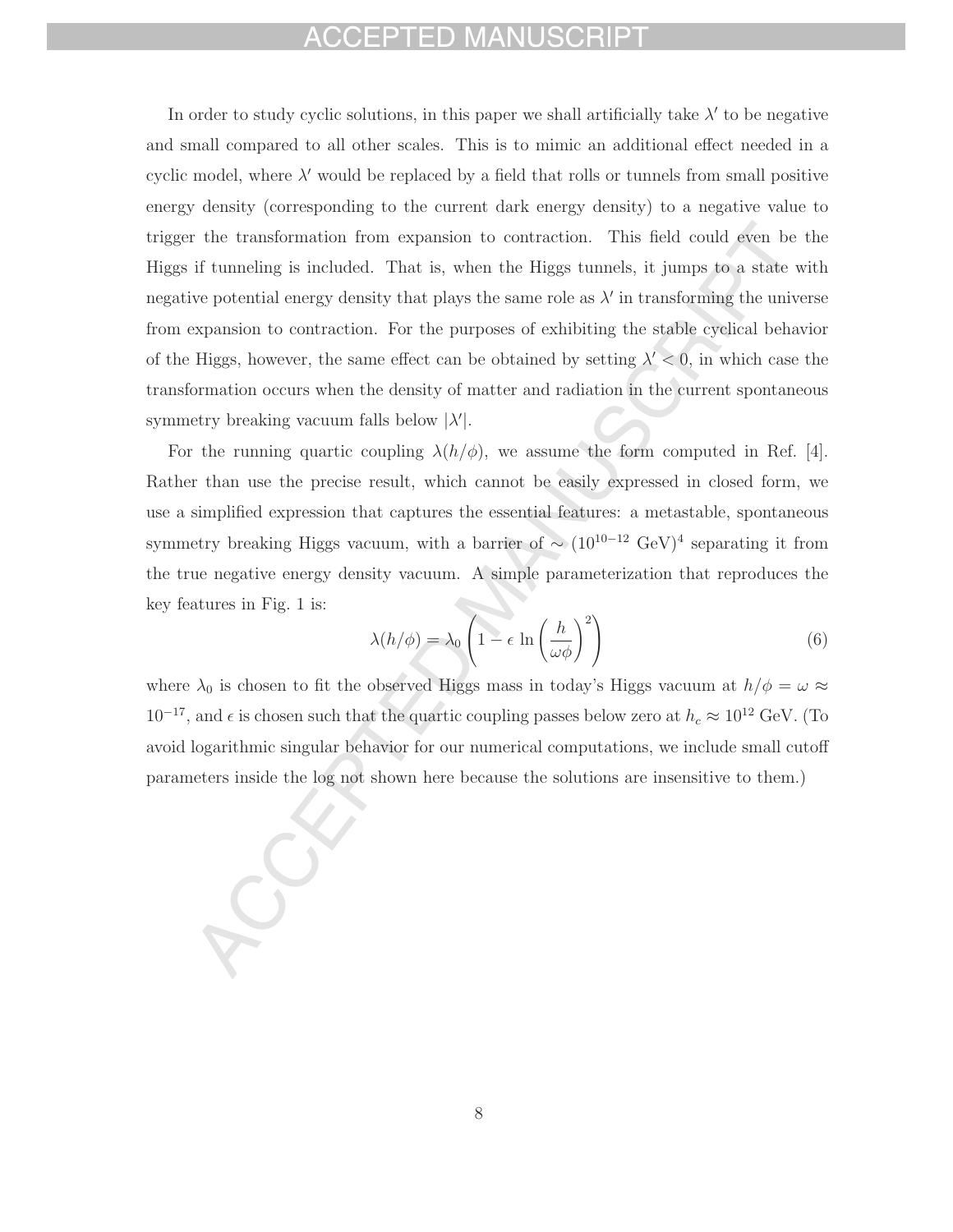

Fig.2: Figure (a) shows the back-and-forth trajectory of  $h_{\gamma}$  and  $\phi_{\gamma}$  in the  $\phi_{\gamma}$ - $h_{\gamma}$  plane. For the purposes of illustration, the plot is in Planck units and an unrealistic Higgs mass of order unity (in Planck units) has been chosen to make the features visible. For smaller Higgs masses, the behavior is qualitatively similar. Although the trajectory appears to be a straight slanted line when shown on this scale, Figure (b) is a blowup that shows the trajectory to be more complicated. In this plane, the light-cone like lines correspond to the singularity in the Einstein frame,  $a_E^2 = (1/6)|\phi_\gamma^2 - h_\gamma^2| = 0$ . In the left and right quadrants, the trajectory moves along an approximately fixed angle corresponding to a fixed Higgs value (constant  $h_c = h_{\gamma}/\phi_{\gamma}$ ), the current vacuum. As the trajectory moves towards the lightcone, the universe contracts ( $a<sub>E</sub>$  shrinks); crossing the lightcone corresponds to the big crunch/big bang transition; and moving away from the lightcone corresponds to expansion (growing  $a_E$ ). In Figure (b), the axis perpendicular to the trajectory ( $\perp$ ) has been greatly expanded to show the combination of rapid, small amplitude oscillations of the Higgs around the vacuum (⊥ direction) and the comparatively slow cycles of expansion and contraction of the scale factor ( $\parallel$  direction). From this figure it can be seen that cycles are quasiperiodic: similar but not identical, they explore an invariant torus in phase space as expected from the KAM theorem.

Our principal finding is that there exists a continuous band of solutions that undergo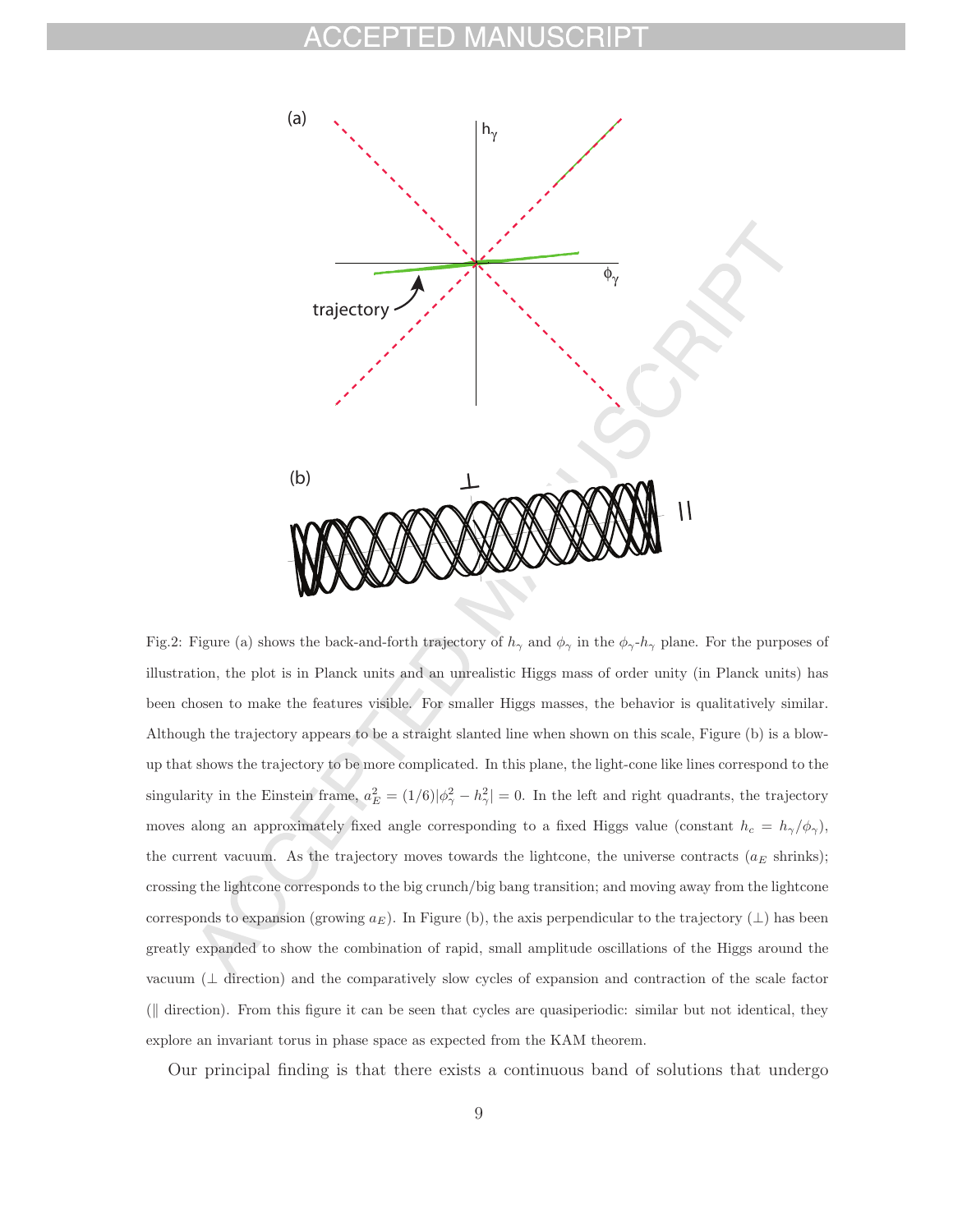#### ACCEPTED MANUSCRIPT

repeated cycles of expansion, contraction, crunch, bang and back to expansion again in which the Higgs field returns to the metastable Higgs vacuum during each expansion phase and that these infinitely cycling solutions are geodesically complete. The band corresponds to solutions whose total Higgs kinetic plus potential energy density lies in a range that extends from a little above the barriers in Fig. 1 (second inset) to the local minimum of the potential corresponding to the current vacuum. As long as the Higgs initial condition lies in this band after the bang, it returns to the stable band after each subsequent big bang. It is then trapped within the depression within the potential barriers (second inset of Fig. 1) and its kinetic energy red shifts until it settles into a spontaneous symmetry breaking vacuum (third inset of Fig. 1). Due to the negative cosmological constant  $(\lambda')$  the total energy density eventually becomes negative and the evolution reverses from expansion to contraction. Now the Higgs field kinetic energy density begins to blue shift until its oscillations grow to the point where its jumps beyond the barriers and approaches the Planck scale at the big crunch. After passing through the region with  $h^2_{\gamma} > \phi^2_{\gamma}$ , the process begins again.

The trajectory in the  $\phi_{\gamma}h_{\gamma}$  plane is illustrated in Fig. 2 for the case of no anisotropy. The evolution of  $\phi$ , h and the gauge-invariant ratio  $h_c = h/\phi$  corresponding to the Higgs field value in c-gauge are shown in Fig. 3. The 45 degree lines correspond to  $a_E^2 = |(1/6)(\phi_\gamma^2 |h_{\gamma}^2\rangle| = 0$ , a singularity corresponding to either a big crunch or a big bang. Between the crunch and bang is a brief intervening period in which  $h^2_{\gamma} > \phi^2_{\gamma}$  and the coefficient of R in the action (1) changes sign, as discussed in Ref. [14]. Fig. 2 shows that the solution passes without incident through each crunch/bang transition. As the trajectory passes through the light-cone-like boundaries in Fig. 2,  $|h_{\gamma}/\phi_{\gamma}|$  approaches unity (see the jumps in Fig. 3a), so the Higgs field has popped out of the metastable vacuum, as anticipated. Then, beginning from the left quadrant say, the trajectory goes through a period of contraction, passes through a crunch (the first 45 degree line) and bang (the second 45 degree line), and enters a period of expansion where it traverses deep into the right quadrant, corresponding to increasing  $a_E^2 \sim \chi \propto \phi_\gamma^2 - h_\gamma^2$ . During this phase, the Higgs field is observed to move towards zero and, as the expansion continues, to oscillate and slowly settle down (due to Hubble red shift) into one of the symmetry breaking vacua, as discussed above. Due to red shifting, the sum of the (positive) radiation and Higgs oscillatory energy densities plus the (negative) cosmological constant term  $\lambda' \phi_{\gamma}^4$  eventually reaches zero. The Hubble expansion reverses to contraction, the trajectory begins to move towards the left quadrant, the radiation and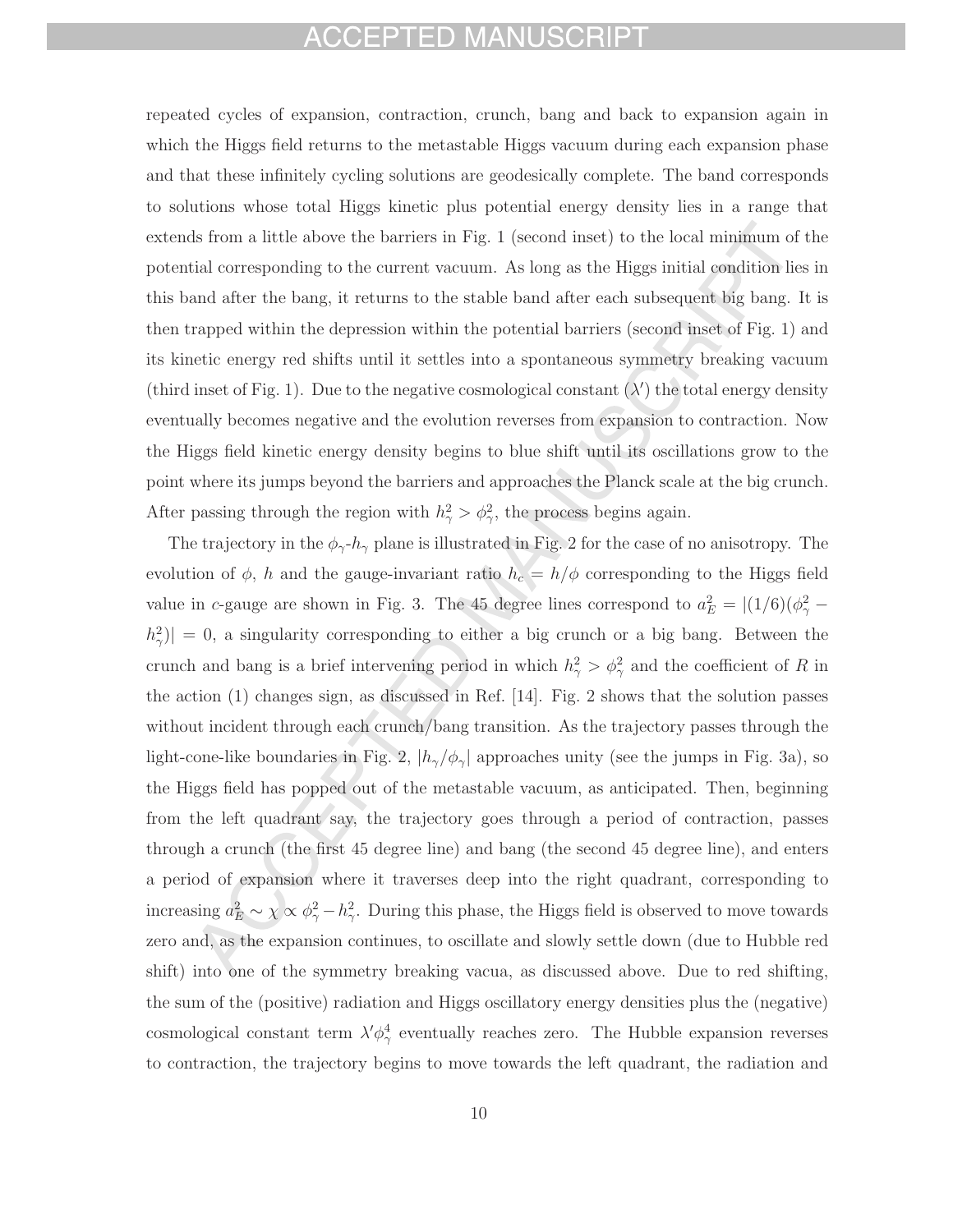#### ED MA

Higgs oscillation densities begin to grow due to blue shifting until the crunch and bounce, and the cycle begins again. The cycles are not identical, as can be seen from the back and forth trajectories over several cycles in Fig. 2b and by carefully comparing the Higgs oscillations from one cycle to the next in Fig. 3a. The classical equations turn out to obey the assumptions of the Kolmogorov-Arnold-Moser (KAM) theorem, according to which a weakly nonlinear perturbation of a classically integrable system, generically deforms but does not remove the invariant tori in phase space. In our case, the equations are integrable in the case of no coupling between h and  $\phi$ , as shown in [15], and the small coupling between h and  $\phi$  is a perturbation. Hence, the system cycles forever in quasi-periodic fashion and only explores a torus in phase space that is stable under perturbations, as illustrated in Fig. 2b.



Fig.3: Graphs of the evolution of (a) the Higgs field  $(h_c = h_{\gamma}/\phi_{\gamma})$ , and (b) the scale factor  $(a_{\gamma} = \phi_{\gamma})$  and  $h_{\gamma}$ , for the trajectory shown in Fig. 2. For the purposes of illustration, the plot is in Planck units and an unrealistic Higgs mass of order unity (in Planck units) has been chosen to make the features visible. For smaller Higgs masses, the behavior is qualitatively similar. In (a), the Higgs oscillates rapidly with small amplitude around a fixed value (the current vacuum) for most of a cycle and then spikes to large values up to the Planck scale during the crunch/bang transition. When the spikes in (a) cross  $\pm 1$  (the Planck scale, beyond the range shown here), the lightcone in Fig. 2a is being crossed, corresponding to a big crunch/big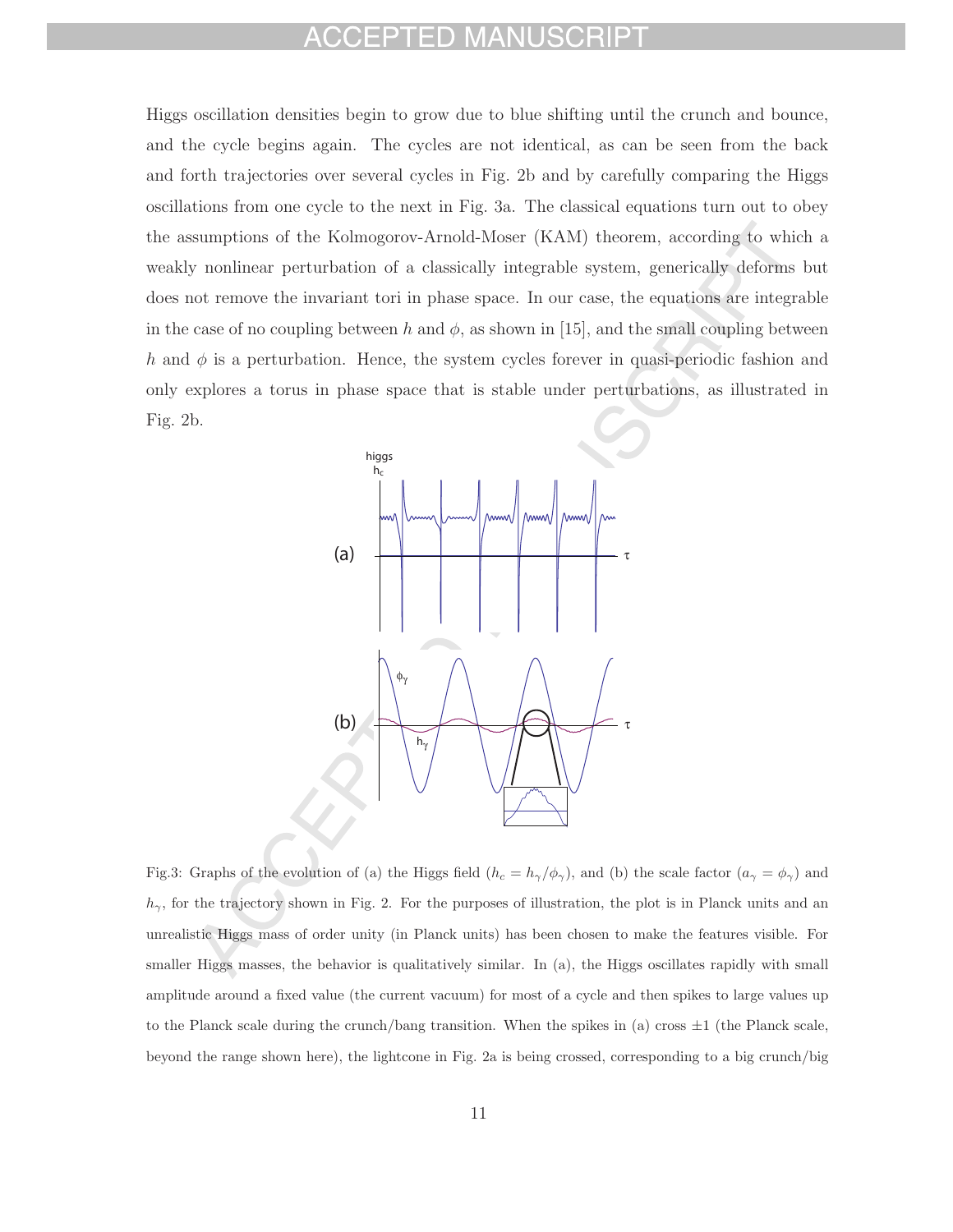#### FD MANU

bang transition where  $a_E$  vanishes. In (b),  $\phi_\gamma$  oscillates smoothly while the evolution of  $h_\gamma$  has barely detectable, high frequency oscillations (magnified in the inset) corresponding to the Higgs field oscillating back and forth in the potential well of the metastable phase.

Although the figures illustrate the case with no anisotropy, the effects of anisotropy (combined with radiation) can be easily surmised based on the results in Ref. [14]. Namely, anisotropy only has a significant role near the big crunch/big bang transition, modifying all passes through the lightcone shown in Fig. 2a. The paths are distorted so that they travel precisely through the origin of the  $\phi_{\gamma}$ -  $h_{\gamma}$  plane, traverse a small loop in the upper or lower quadrants and then exit through the origin again into the next big bang expansion phase. The size of the loop depends on the radiation density; higher radiation density results in a smaller loop [14]. (To compare cases with and without anisotropy, see Fig. 1 in [14].) This imposes a significant dynamical behavior on  $(h_{\gamma}, \phi_{\gamma})$  where they are both forced to be zero at the bang, but approach a ratio which is exactly 1, namely,  $h_c = h_{\gamma}/\phi_{\gamma} = 1$  at the crunch/bang [14]. After the bang and far from the singularity, the distorted path approaches close to the trajectory without anisotropy. So anisotropy only helps ensure that the Higgs field is trapped in the next phase of expansion.



Fig.4: Plot of the Einstein frame scale factor  $a_E$  and Higgs field value in  $\gamma$ -gauge  $h_\gamma$  versus cumulative FRW time,  $t = \int d\tau a_E(\tau)$ . If the entropy increases by a constant factor every cycle (*e.g.*, due to the production of radiation that couples to the Higgs when the Higgs goes through rapid variation during the crunch/bang transition), then so does the scale factor (solid curve) leading to exponential growth over many cycles, as indicated by the slanted line. The Einstein-frame temperature at given cosmic time  $t$  is the same as it was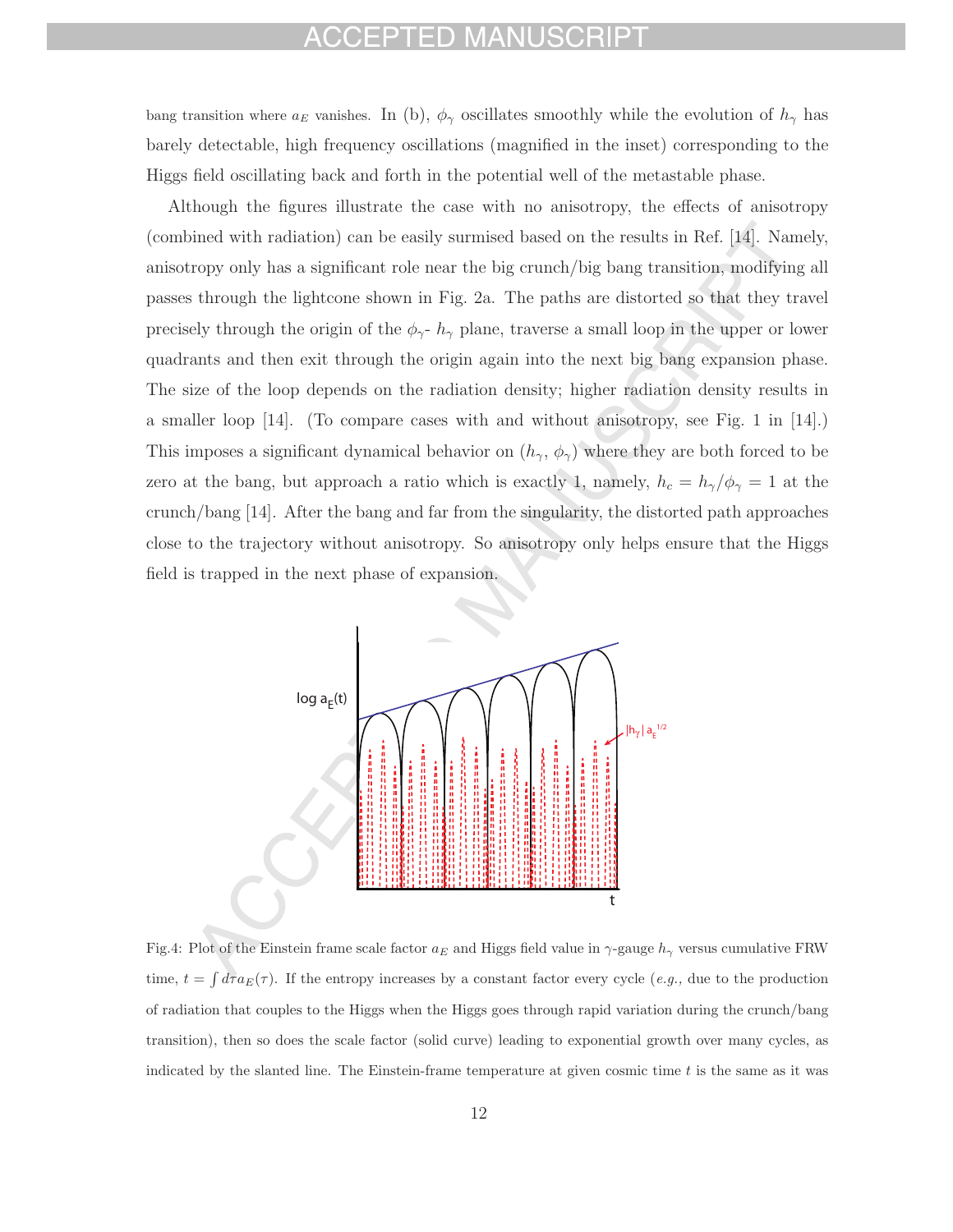#### CEPTED MANUSCRIPT

a cycle earlier or will be a cycle later; and the behavior of  $|h_c|a_E^{1/2}$  (shown in red dashed curve), is the same on average from cycle to cycle. That is, as the maximum  $a_E^2 = \phi_\gamma^2 - h_\gamma^2$  increases from one cycle to the next, the amplitude of the oscillations in  $|h_c| = |h_{\gamma}/\phi_{\gamma}|$  decreases.

It is natural to imagine that, during the bounce, significant radiation density (parameterized by  $\rho_r$ ) is produced by degrees of freedom that couple to the Higgs because the Higgs undergoes such rapid change. In Ref. [14], it was shown that radiation produced during the antigravity phase backreacts by speeding up  $\phi_{\gamma}$  and  $h_{\gamma}$  such that the universe emerges from the big bang more rapidly than it entered the big crunch, with the consequence that the scale factor  $a_E$  grows from cycle to cycle, as shown in Fig. 4. The duration of each cycle in proper FRW time is set by the value of the (negative) cosmological constant  $\lambda'$ , so it does not change. Likewise, the temperature of the universe in Einstein frame at maximum scale factor does not change from cycle to cycle. This echoes the scenario envisaged in the cyclic model in Ref. [8], but, remarkably, here it is accomplished through the standard model with a metastable Higgs. What does change with each cycle is the amplitude of the oscillations in the Higgs field around the symmetry-breaking minimum. As radiation is produced, the parameter  $\rho_r$  grows, and the Higgs oscillation amplitude decreases.

Finally, we wish to demonstrate the surprising effect the Higgs can have in enabling cyclic universes to be geodesically complete, in contrast to inflationary scenarios, including "eternal inflation." Inflationary scenarios are well-known to be at most semi-eternal to the future and, hence, necessarily dependent upon some assumed initial condition [16]. For our cyclic solutions, we have already emphasized in [14] and here that the solutions may be continued arbitrarily far backward in conformal time through bounce after bounce. We shall now compare cyclic and inflationary scenarios using a coordinate-invariant definition of geodesic completeness.

Inflationary scenarios, if they allow for any forms of energy other than inflationary potential energy at early times, generically lead to a singularity at finite conformal time in the past. In considering the global structure of inflationary spacetime, it is sometimes considered that the universe somehow became stuck an arbitrarily long time in the past in a positive energy false vacuum. In the flat slicing of pure de Sitter spacetime, the conformal time during inflation then stretches arbitrarily far back into the past. However, this superficial appearance of completeness is in fact a coordinate artifact. This may be seen by changing to the closed slicing of de Sitter spacetime. In this slicing, the universe 'bounces' at some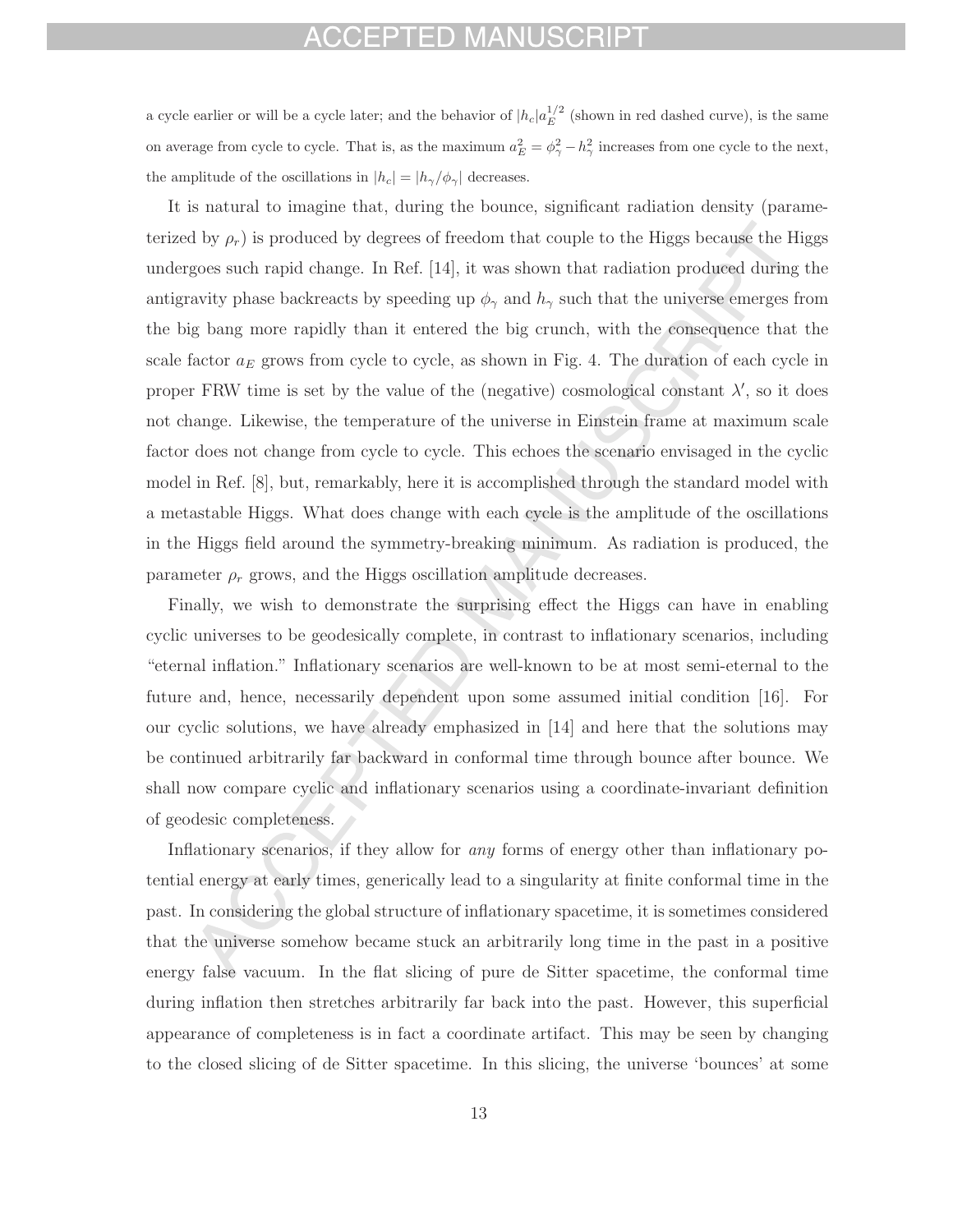#### CEPTED MANUSCRIPT

finite conformal time in the past, so that inflation is in fact preceded by a deflationary phase in which all of inflation's successes during the expanding de Sitter phase would be precisely undone in a preceding, collapsing de Sitter phase. So in order to build a successful inflationary scenario, one must simply ignore the earlier collapsing phase and assume that the universe just somehow started out in the expanding phase. This is part of the well-known initial conditions problem of inflation.

Even without changing to the closed slicing, one can identify the problem by using the following coordinate-invariant definition of geodesic completeness: that generic timelike geodesics – the worldlines of massive freely falling particles – may be extended arbitrarily far backward in proper time. It is natural to measure the time along the particle worldline  $t_p$  in units of  $m^{-1}$  where m is the particle mass, *i.e.*, the magnitude of the action for the particle:

$$
|\mathcal{S}| = \int m dt_p = \int d\tau \frac{m^2 a_E(\tau)^2}{\sqrt{p^2 + m^2 a_E(\tau)^2}},\tag{7}
$$

(see, e.g., [13]), where p is the particle's (conserved) canonical momentum (and  $\tau$  is the conformal time, as before). In the case of an expanding de Sitter epoch stretching all the way back to zero scale factor, the best possible case for inflation, we have  $a \propto -1/\tau$ , where  $\tau = -\infty$  corresponds to  $a = 0$ . The integral converges at the lower limit, meaning that the total proper time experienced by the particle is finite, so the spacetime is geodesically incomplete. Since this was the best possible case, it follows that, in the absence of an account of what preceded inflation, all inflationary scenarios, even 'eternal inflation' scenarios, are geodesically incomplete [16].

In contrast, with the same criterion, all of our Higgs cyclic models are geodesically complete. All massive particles receive a mass contribution from the Higgs, and so the quantity  $ma_E$  in (7) should be replaced by  $gh_Ea_E$ , where g is some coupling constant. Since ha is gauge-invariant, we can replace this  $gh_E a_E = gh_{\gamma} a_{\gamma} = gh_{\gamma}$ , where  $h_{\gamma}$  is the Higgs expectation value in unimodular gauge. As we have seen from our solutions in Fig. 3b, if no radiation is generated, the quantity  $h_{\gamma}$  oscillates at fixed amplitude for cycle upon cycle, and so the integral  $(7)$  diverges as t is extended back into the past. If radiation is generated with each new cycle, the amplitude of  $h_{\gamma}$  increases as we follow the universe back into the past, as indicated in Fig. 4, and the argument becomes even stronger. There are two possibilities: either  $h_{\gamma}$  remains finite, or it diverges at some finite value of conformal time,  $\tau_{*}$ .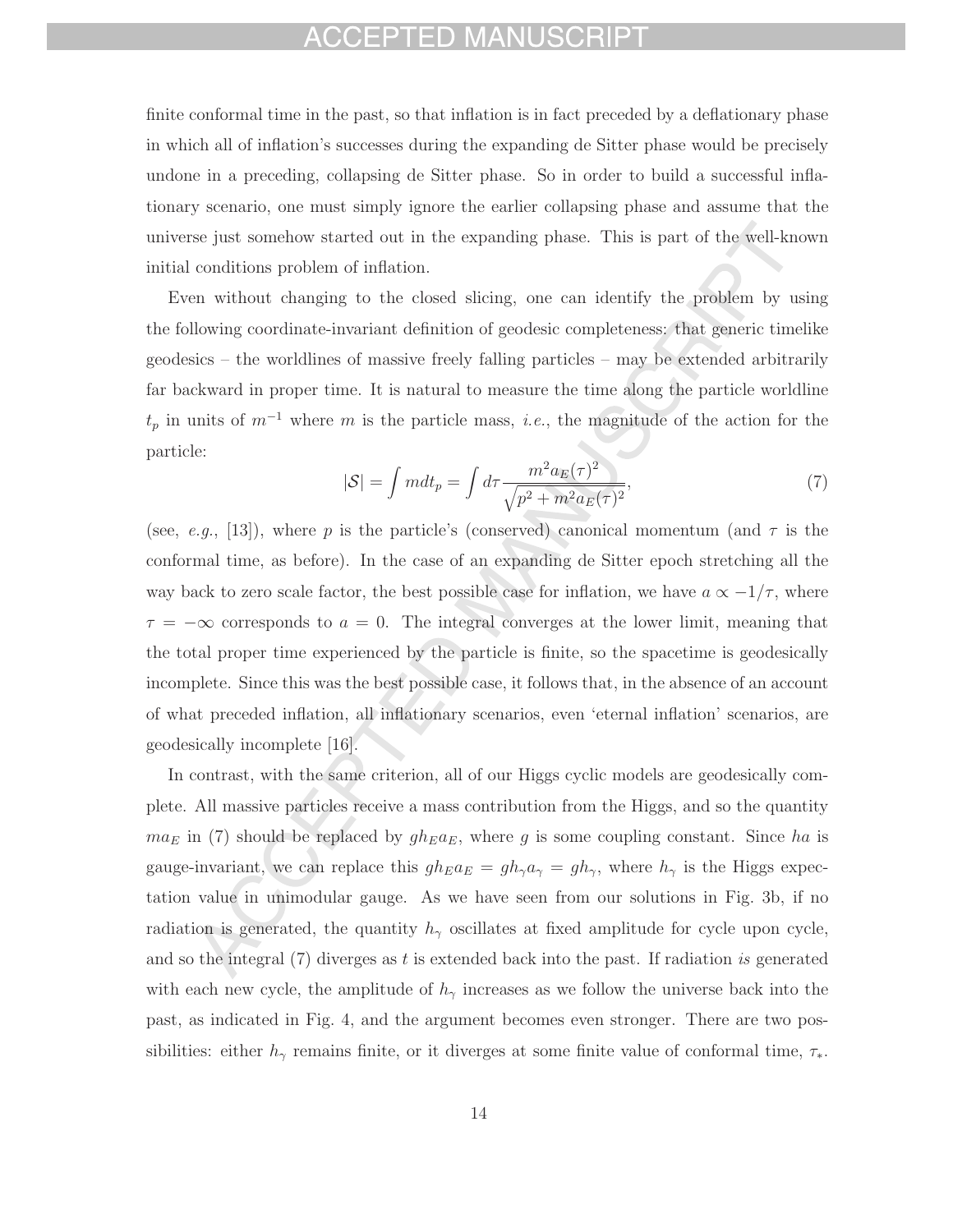#### FPTFD MANUSCRIPT

From the action (4) one sees that it will do so like  $h_{\gamma} \propto 1/(\tau - \tau_*)$ . In this case, the action for a massive particle in Eq. (7) will diverge at  $\tau_*$ . Thus, with this definition of geodesic completeness, we conclude that all cyclic Higgs scenarios are geodesically complete to the past, whereas all inflationary scenarios are not.

In sum, we have shown that the Higgs, if it is metastable, has profound implications for cosmology. For big bang inflationary cosmology, metastability is problematic: it is unexpected, requires highly improbable initial conditions, and predicts a dire future in which the metastable phase ends and the universe collapses in a big crunch. By contrast, metastability dovetails with the cyclic picture for which decay of the current vacuum is a fundamental prediction, required to end the current cycle and begin the next. Remarkably, our Weylinvariant formulation of the standard model has made it possible to construct an action that incorporates all known microphysics and, at the same time, has classical solutions that completely describe cyclic evolution, from bounce to expansion to contraction to bounce again, with each cycle reproducing similar physics that is like what we observe. We have further demonstrated how the Higgs naturally makes the cyclic scenario geodesically complete.

We thank A. Ijjas for comments on the manuscript. Research at Perimeter Institute is supported by the Government of Canada through Industry Canada and by the Province of Ontario through the Ministry of Research and Innovation. This research was partially supported by the U.S. Department of Energy under grant number DE-FG03-84ER40168 (IB) and under grant number DE-FG02-91ER40671 (PJS).

- [1] S. Chatrchyan et al. [CMS Collaboration], Phys. Lett. B716, 30 (2012) [arXiv:1207.7235 [hepex]].
- [2] G. Aad et al. [ATLAS Collaboration], Phys. Lett. B716, 1 (2012) [arXiv:1207.7214 [hep-ex]].
- [3] [CMS Collaboration], CMS-PAS-TOP-11-018 and CMS-PAS-TOP-11-015.
- [4] G. Degrassi, S. Di Vita, J. Elias-Miro, J. R. Espinosa, G. F. Giudice, G. Isidori and A. Strumia, JHEP 1208, 098 (2012) [arXiv:1205.6497 [hep-ph]].
- [5] J. Espinosa, G. Giudice, and A. Riotto, JCAP 0805, 002 (2008), [arXiv:0710.2484].
- [6] A. H. Guth, Phys. Rev. D23, 347 (1981); A. D. Linde, Phys. Lett. B108, 389 (1982); A. Albrecht, P. J. Steinhardt, Phys. Rev. Lett. 48, 1220 (1982).